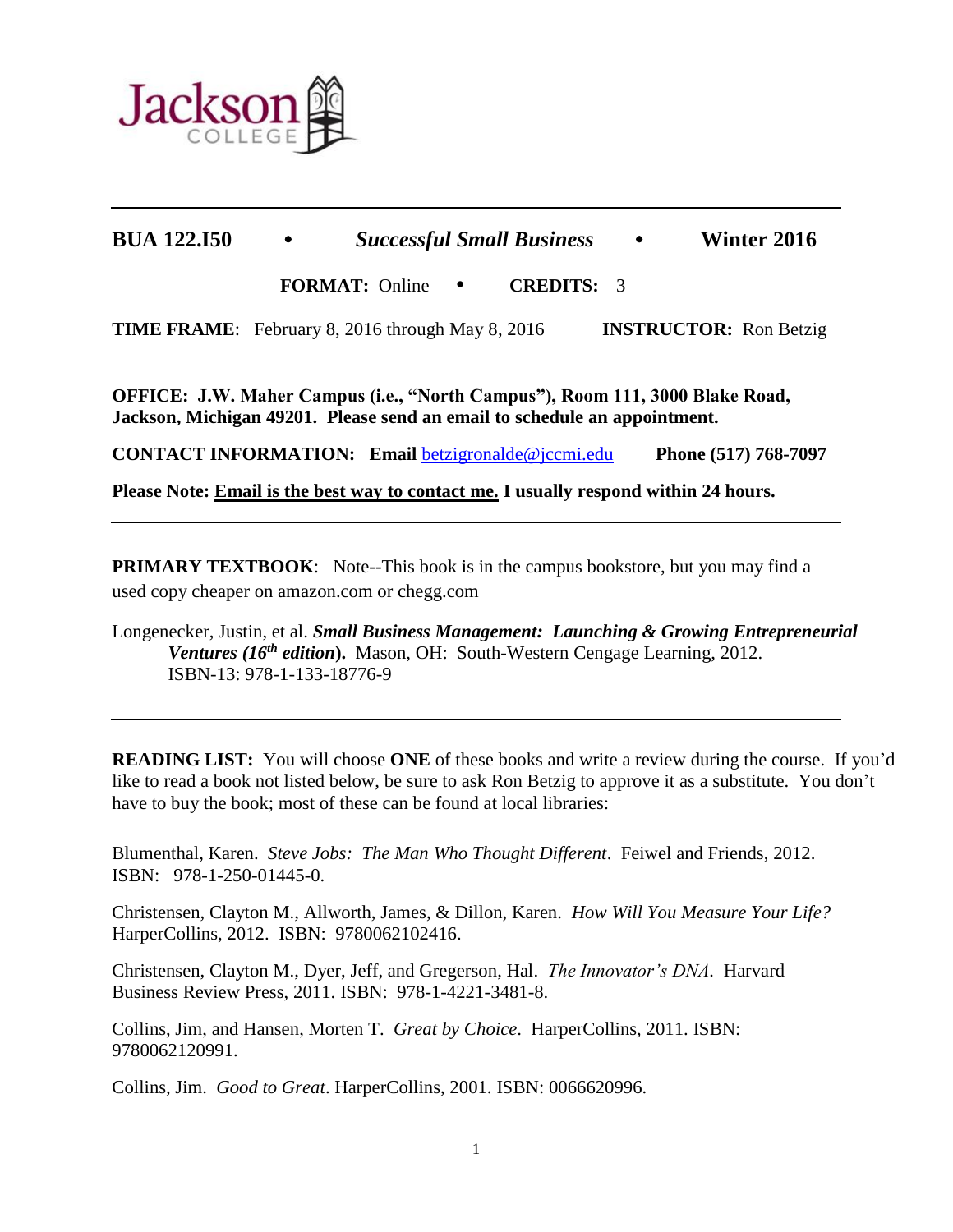Collins, Jim. *How the Mighty Fall*. HarperCollins, 2009. ISBN: 0977326411.

Kawasaki, Guy. *The Art of the Start 2.0: The Time-Tested, Battle Hardened Guide for Anyone Starting Anything.* Penguin Group, 2015. ISBN: 978-0-698-19363-5

Krzyzewski, Mike. *Beyond Basketball: Coach K's Keywords for Success*. Warner Books, 2006. ISBN-13: 9780446580496.

Lencioni, Patrick. *The Advantage: Why Organizational Health Trumps Everything Else in Business.* Jossey-Bass, 2012. ISBN: 9780470941522.

Lencioni, Patrick. *The Five Dysfunctions of a Team: A Leadership Fable.* Jossey-Bass, 2002. ISBN: 0787960756.

Mycoskie, Blake. *Start Something That Matters*. Spiegel & Grau, 2012. ISBN 978-0-8129-8144-5.

Novogratz, Jacqueline. *The Blue Sweater*. Rodale Press, Inc., 2010. ISBN: 9781605294766. Ries, Eric. *The Lean Startup*. Crown Business, 2011. ISBN: 978-0-307-88789-4.

Sheridan, Richard. *Joy, Inc.: How We Built a Workplace People Love*. Penguin Group, 2013. ISBN: 978-0-689-15170-3.

# **COURSE DESCRIPTION:**

Do you have what it takes to own your own business? Discover that, as well as sources of financing, forms of legal ownership, niche marketing, and most importantly, how to avoid business failure. Prerequisites: CIS 095, ENG 085, ENG 090, or permission of instructor.

**COURSE OBJECTIVES**: The Board of Trustees of Jackson Community College has established a set of Associated Degree Outcomes (ADOs) to be achieved by every student.

This course will specifically address ADO 7: critical thinking. During the course, students will demonstrate critical thinking through questioning, interpreting, analyzing, evaluating, inferring from and synthesizing information to solve problems in a variety of settings.

# **COURSE STRUCTURE**:

A *variety of methods* will be used to enhance your understanding of small business management. We'll read and watch excerpts from successful and aspiring small business owners, who will share lessons they've learned on their journeys. Since this is a fully-online course, many of these materials will be in electronic form, in addition to the texts listed above. Online assignments, quizzes, and forums will be graded, as described below.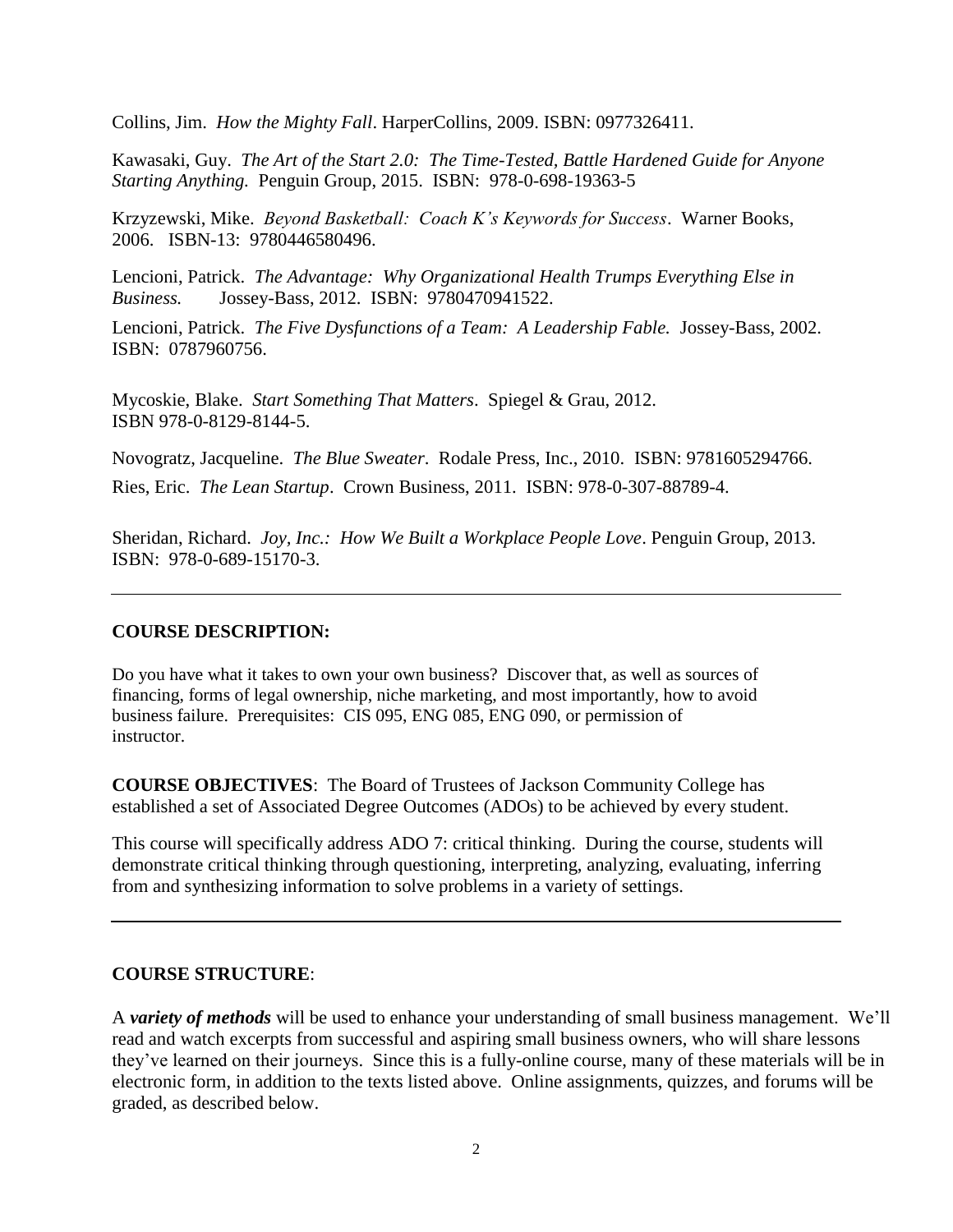# **EXPECTATIONS OF THE INSTRUCTOR**:

- 1. Provide a lively and useful learning experience. For this to happen, I encourage you to give me honest, respectful feedback at appropriate times regarding what is working for you and what I (we) need to do differently.
- 2. Thoroughly prepare the course material; pose and answer relevant questions related to that material.
- 3. Make time available to answer questions you may have, either through email dialogue or meeting face to face.
- 4. Make selective comments in the online forums, but also encourage dialogue among students in the forums.
- 5. Give helpful feedback on your assignments.

# **EXPECTATIONS OF THE STUDENT**:

- 1. Carefully study the required reading and electronic resources.
- 2. Participate actively in class and in the online forums, and treat others with respect... even when you disagree with some of the opinions expressed. I'm happy to report that we've had some interesting disagreements in previous class sessions and forums, but no one has ever made disrespectful remarks.
- 3. Turn in the written work (e.g., assignments, quizzes, and forums) on time. NO LATE WORK WILL BE ACCEPTED. All work must be submitted online through the JetNet Course Management System. Be sure to read the instructions for each piece of online work to determine the requirements and specific due dates. NOTE: In the online forums, usually there will be two due dates: your initial posting will be due at least two days before the forum closes in order to allow your classmates time to write comments on your posting.
- 4. Establish reliable access to a computer with internet connection. The library in Atkinson Hall on the Jackson Campus and the computer labs in the other JC campuses—and in most public libraries--have these available for you during certain hours of the day.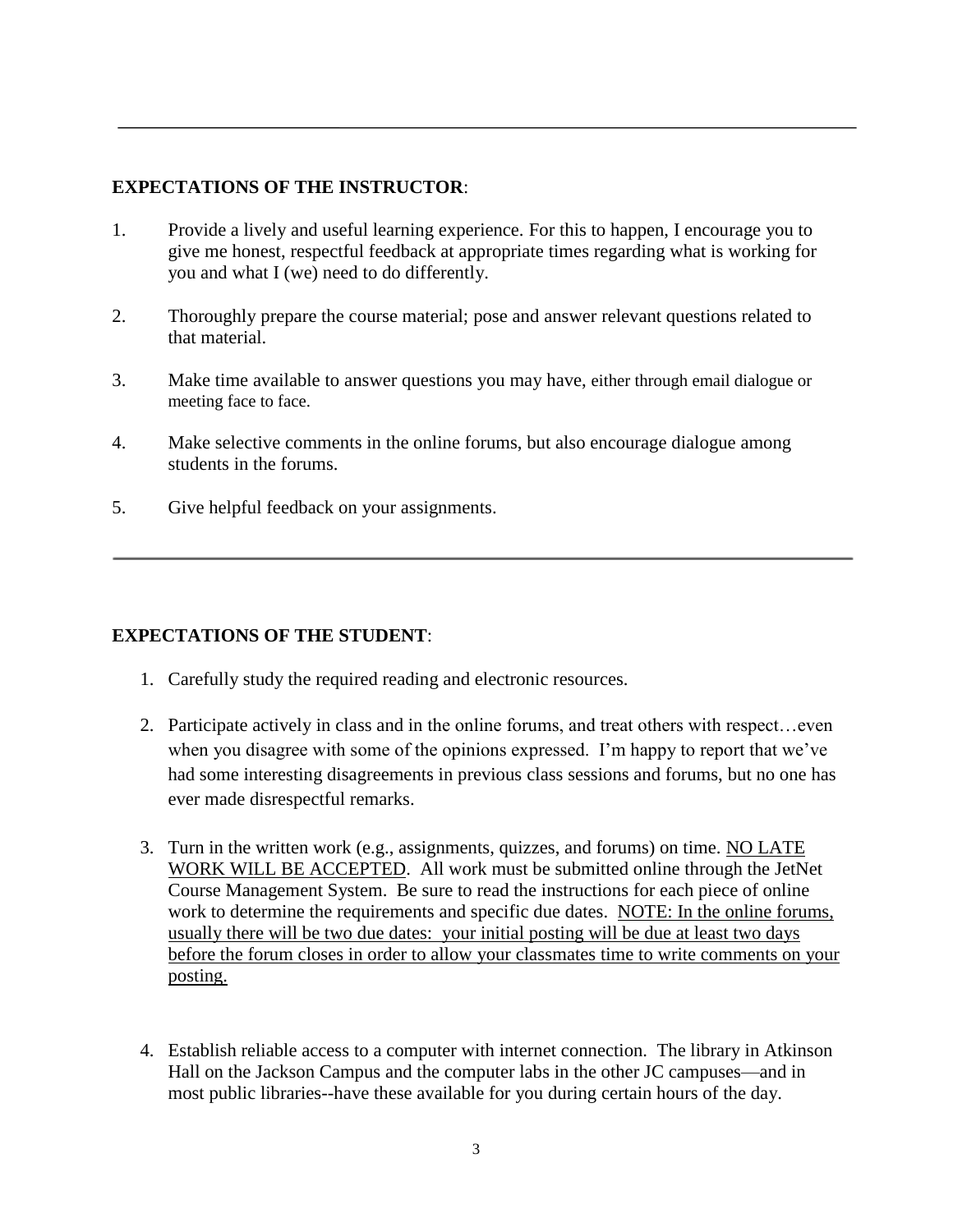| <b>EVALUATION:</b> | Assignments   | 40% |
|--------------------|---------------|-----|
|                    | Participation | 40% |
|                    | Quizzes       | 20% |

**GRADING**: Final grades will be assigned according to the following scale:

92 to  $100\% = 4.0$ 88 to  $91\% = 3.5$ 84 to  $87\% = 3.0$ 80 to  $83\% = 2.5$ 76 to  $79\% = 2.0$ 72 to  $75\% = 1.5$ 68 to  $71\% = 1.0$ 64 to  $67\% = 0.5$  $00 - 63\% = 0.0$ 

Please note that the above figures are thresholds; for example, a percentage of 75.9% is below the threshold of 76% and therefore receives the grade 1.5.

#### **SPECIAL POLICIES:**

**ACADEMIC HONESTY**: In accordance with JC policy, academic honesty is expected from all students; this includes the expectation that all students will produce their own work and not represent others' work as their own. A failing grade in this course is one of many possible consequences of academic dishonesty.

**WITHDRAWAL DEADLINE**: If you do not wish to receive a grade for this course, you must withdraw before the date printed on the college website.

**INCOMPLETES** will be given only in accordance with JC policy. Please note that incompletes are very rare and that the determination of an incomplete is the instructor's decision.